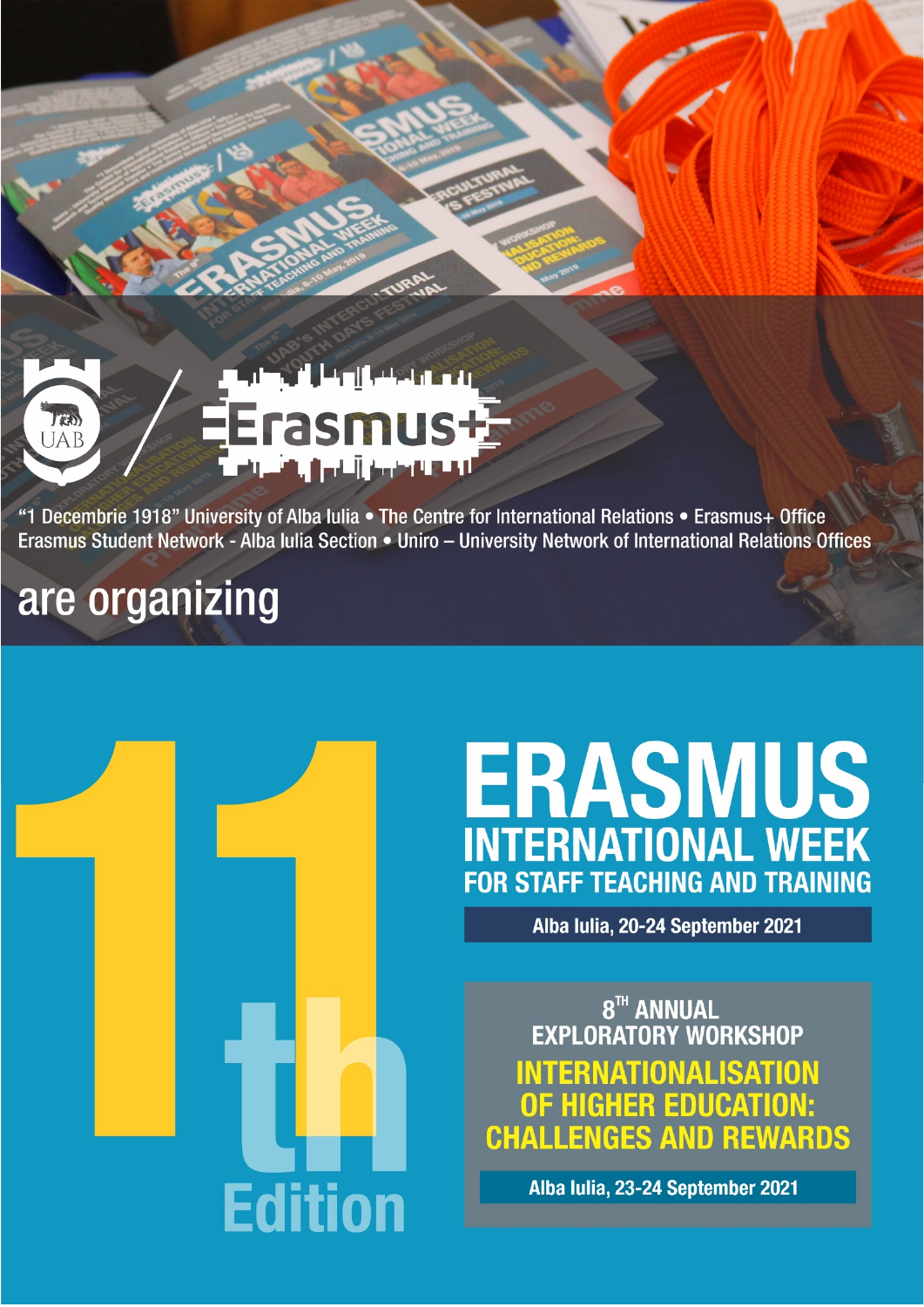## **ERASMUS+ INTERNATIONAL WEEK**

#### **Monday, 20th September 2021**

#### **15.00 – 18.00, International Club, University Library**

**Training workshop:** How to Teach Responsibility in the 21<sup>st</sup> Century- participants will be guided to develop their own recipe to understand, apply and create a group climate based on responsibility (I). **Adrian Popa**, NewMindset Consulting, Consultant

#### **Tuesday, 21st September 2021**

#### **12.00 – 13.30, Apor Palace, Senate Hall and on ZOOM**

**Training workshop on intercultural communication:** The Influence of Intercultural Sensitivity on Ethnocentrism and Intercultural Communication Barriers.

**Assoc. Prof. Joanna Czarnecka, Ph. D**, Witelon University of Applied Sciences in Legnica, Poland.

#### **15.00 – 18.00, International Club, University Library**

**Training workshop:** How to Teach Responsibility in the 21st Century- participants will be guided to develop their own recipe to understand, apply and create a group climate based on responsibility (II). **Adrian Popa**, NewMindset Consulting, Consultant

#### **Wednesday, 22nd September 2021**

#### **12.00 – 13.30, International Club, University Library**

**Training workshop:** Intercultural issues in Student mobility. The surprises you'd never expect. **Łukasz Marczak**, Head of the Department of International Relations, Stanisɫaw Staszic University of Applied Sciences in Piła, Poland.

#### **15.00 – 18.00, International Club, University Library**

**Training workshop:** How to Teach Responsibility in the 21<sup>st</sup> Century- participants will be guided to develop their own recipe to understand, apply and create a group climate based on responsibility (III). **Adrian Popa**, NewMindset Consulting, Consultant

**Thursday, 23rd September 2021**

### **EXPLORATORY WORKSHOP**

#### **INTERNATIONALISATION OF HIGHER EDUCATION: CHALLENGES AND REWARDS**

#### **10.00 – 11.30, Apor Palace, Senate Hall and on ZOOM**

**Morning Session: A new Erasmus for New Challenges; Blended Intensive Programmes.**

**Oana Macovei** *–* Higher Education Programs Expert, National Agency for Community Programs in the Field of Education and Vocational Training

**Assoc. Prof. Petru Ștefan Ionescu, Ph.D***,* Vice-rector for International Relations, "1 Decembrie 1918" University of Alba Iulia

*Daniel Mihai Melinte,* Head of the Erasmus, International Cooperation and Foreign Students Office, "1 Decembrie 1918" University of Alba Iulia

#### **12.00 – 13.30, Apor Palace, Senate Hall and on ZOOM**

**Training Workshop:** How to harness the full potential of Internationalisation for overcoming institutional challenges **Ivana Vujkov***,* Head of the International Relations Office; University of Novi Sad, Serbia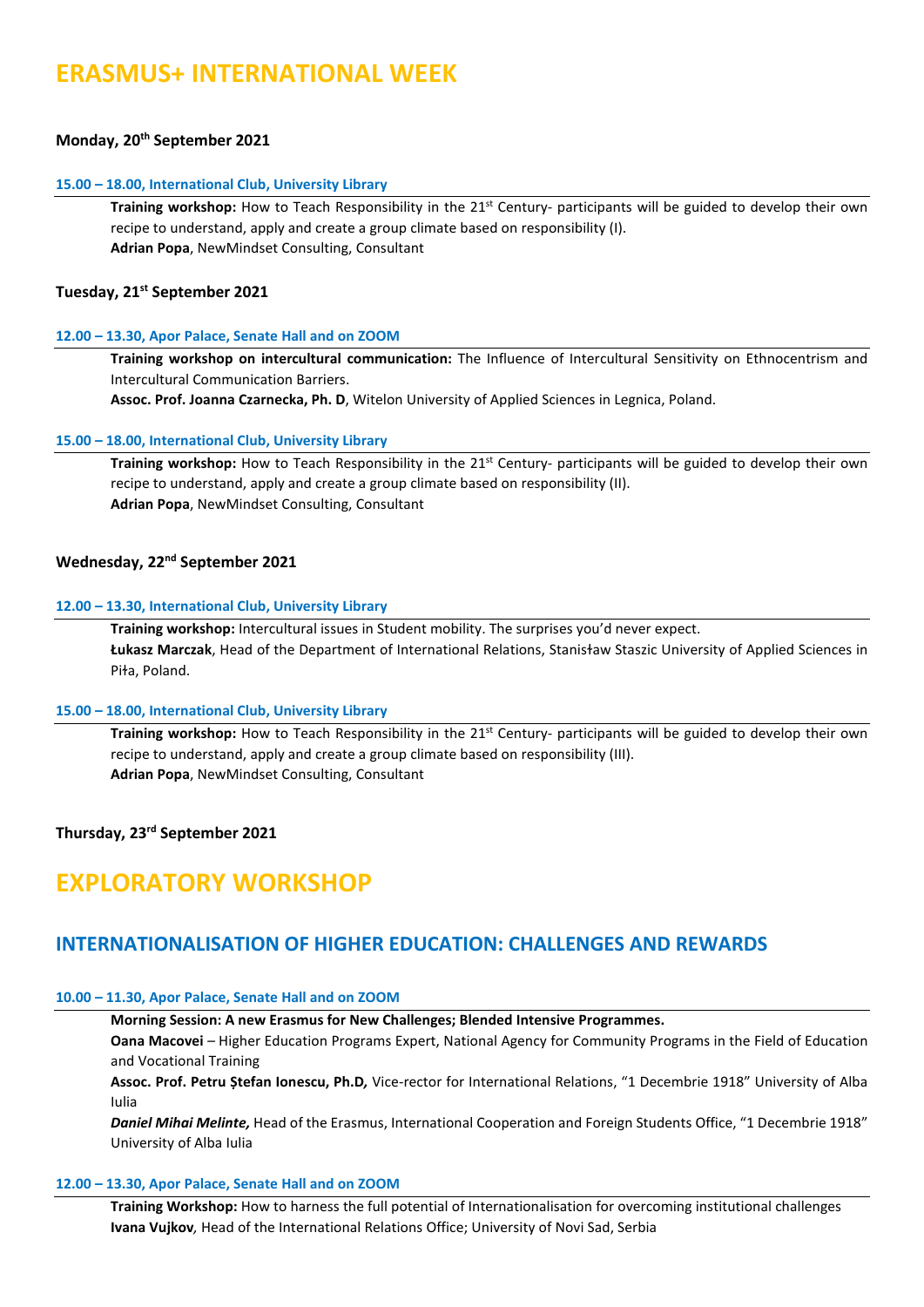#### **15.00 – 18.00, International Club, University Library**

How to Teach Responsibility in the 21<sup>st</sup> Century- participants will be guided to develop their own recipe to understand, apply and create a group climate based on responsibility (IV). **Adrian Popa**, NewMindset Consulting, Consultant

#### **Friday, 24th September 2021**

#### **10.00 – 11.30, Apor Palace, Senate Hall and on ZOOM**

**Training Workshop:** Challenges of Internationalisation of HEI's: the example of Bosnia and Herzegovina. **Amra Muslic**, Head of International Cooperation Office, University of Zenica, Bosnia and Herzegovina

#### **12.00 – 13.30, Apor Palace, Senate Hall and on ZOOM**

**Training Workshop:** Enhancing students' motivation to learn and evaluating a classroom environment in light of students' academic needs

**Assoc. Professor Ceylani Akay, Ph. D.**, International Burch University, Bosnia and Herzegovina

#### **15.00 – 18.00, International Club, University Library**

How to Teach Responsibility in the 21<sup>st</sup> Century- participants will be guided to develop their own recipe to understand, apply and create a group climate based on responsibility (V). **Adrian Popa**, NewMindset Consulting, Consultant



**Breakfast, lunch, and dinner are served daily, from Monday to Friday, at the University Restaurant as follows: Breakfast 8.00-9.00 AM, Lunch 13.30-15.00, and Dinner between 18.00-19.00!**